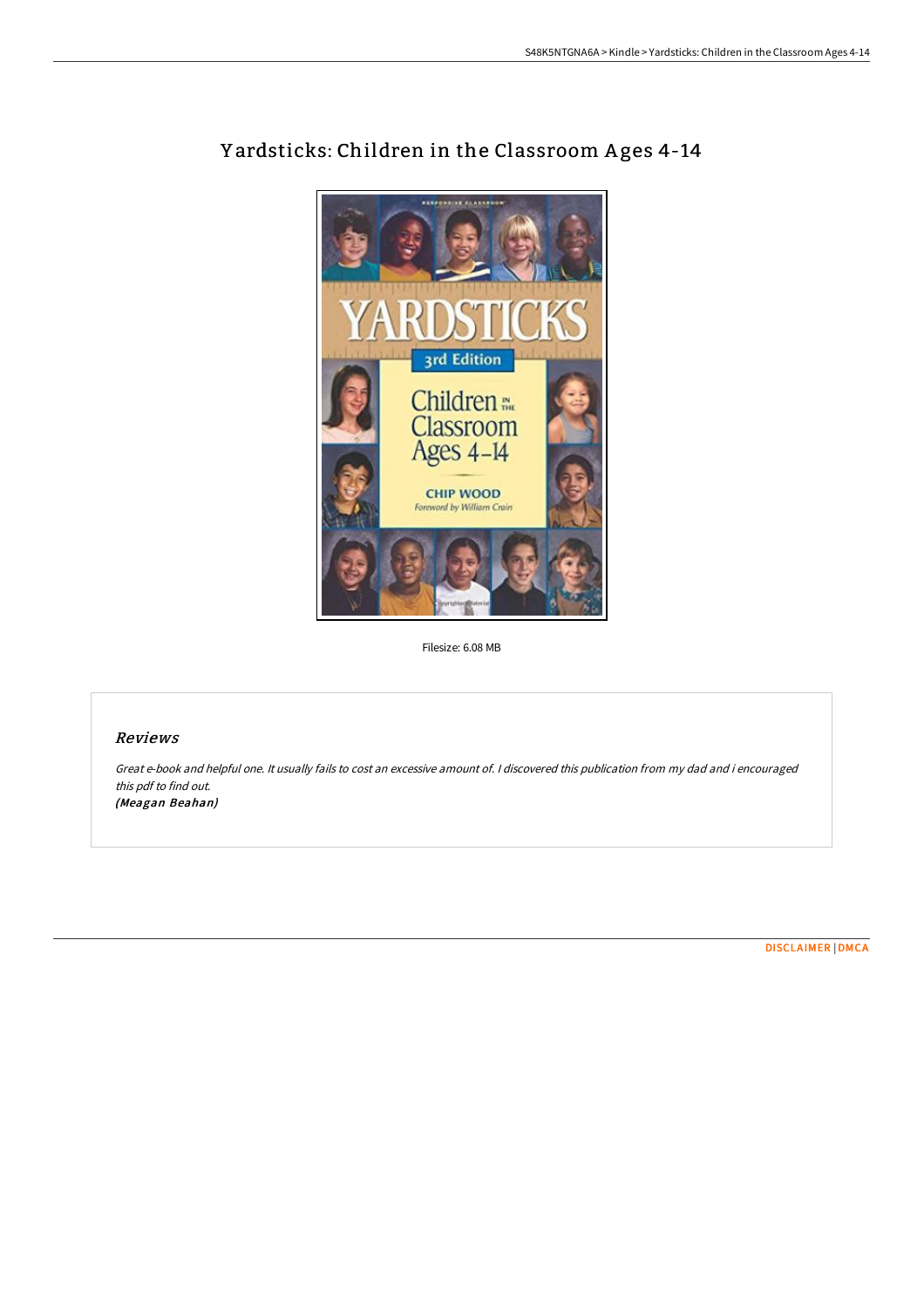## YARDSTICKS: CHILDREN IN THE CLASSROOM AGES 4-14



Center for Responsive Schools, Inc. Condition: New. Paperback. Worldwide shipping. FREE fast shipping inside USA (express 2-3 day delivery also available). Tracking service included. Ships from United States of America.

 $\qquad \qquad \blacksquare$ Read [Yardsticks:](http://bookera.tech/yardsticks-children-in-the-classroom-ages-4-14.html) Children in the Classroom Ages 4-14 Online  $\blacksquare$ Download PDF [Yardsticks:](http://bookera.tech/yardsticks-children-in-the-classroom-ages-4-14.html) Children in the Classroom Ages 4-14